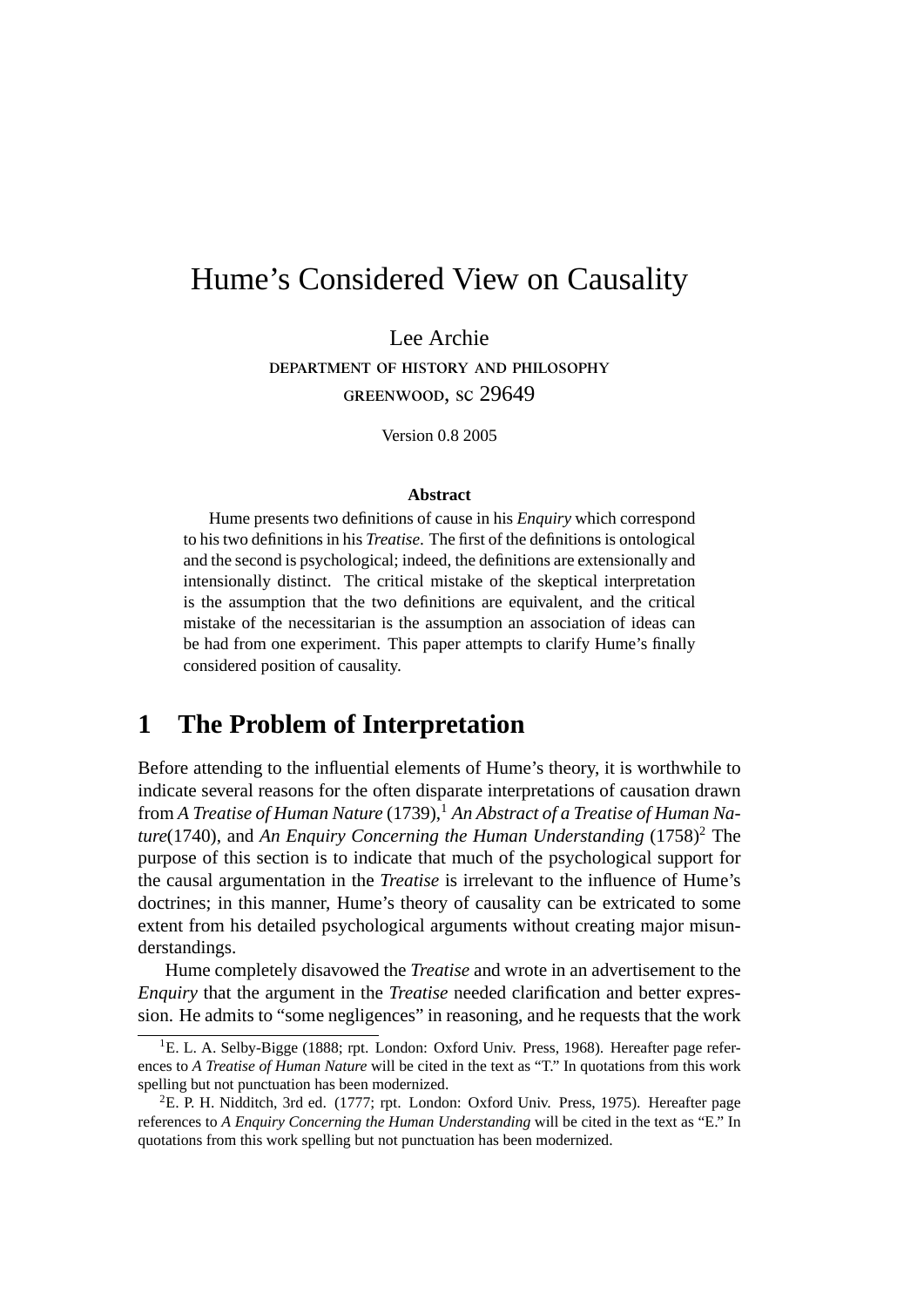not be regarded further. In addition, the *Abstract*, published anonymously, is far too sketchy by itself to provide a focus for causal doctrines. It is, for the most part, a summary of the arguments given in the *Treatise* and was disowned also.<sup>3</sup> Thus, if we were to take Hume at his word, only the *Enquiry* should be studied for his full causal doctrines; however, this is not usually done for the following reasons.

Hume's youthful enthusiasm and to some degree his perspicacity in the *Treatise* are attenuated in two significant ways in the *Enquiry*. First, causal doctrines are reformulated with an eye toward simplicity and clarity; second, some difficult and controversial subjects of the *Treatise* are dropped from the *Enquiry*. Naturally, this situation opens fertile territory for scholars. For example, are there insurmountable differences between the works? $4$  More specifically, is Hume's retraction in the *Enquiry* to be taken seriously?<sup>5</sup>, p. 57, argues that Hume simply wanted to dissociate himself from a badly received work. Some writers have taken Hume at his word and only considered the *Enquiry*; see, for example, Anthony Flew, *Hume's Philosophy of Belief* New York: Humanities Press, 1961), pp. 1-17. Are the accounts of causation in both works consistent with one another?<sup>6</sup> Is there a predominant doctrine of causality in the two works?<sup>7</sup> There have been several different plausible responses to these questions, and because of this, Hume's influence is manifold.

More important for the present discussion, several critical problems arise from the omission of vital topics in the *Enquiry*–topics necessary for the completion of the causal argument. The ideas of existence, external existence, and substance, as well as the distinction between causation as a philosophical and a natural relation are omitted. Furthermore, the consideration of space and time is almost totally

<sup>3</sup>Charles Hendel, however, argues that the *Abstract* was an outline of the *Enquiry* rather than the *Treatise*. See his "Editor's Introduction," *An Inquiry Concerning Human Understanding* (Indianapolis: Bobbs-Merrill, 1955), pp. xviii-li. J.O. Nelson suggests that the *Abstract* might have been written by Adam Smith. See his "Has the Authorship of the *Abstract* Really been Decided?," *Philosophical Quarterly*, 26 (January, 1976), pp. 82-91.

<sup>4</sup>L. A. Selby-Bigge argues in the "Editor's Introduction" to the *Enquiry* by means of a passage by passage comparison that the differences in the two works are significant, but there is not a substantial doctrinal difference. A survey of differences of opinion on this view point is illustrated by the following articles: W. B. Elkin, "Relation of the *Treatise of Human Nature* (Book I) to the *Inquiry Concerning Human Understanding*," *Philosophical Review*, 3 (1894), pp. 672-688; J. O. Nelson, "Two Main Questions Concerning Hume's *Treatise* and *Enquiry*," *Philosophical Review*, 81 (1972), pp. 333-352; N. Kemp Smith, "David Hume: 1739-1939," *Aristotelian Society Proceedings*, Suppl. Vol. 63 (1939), pp. i-xxiv.

<sup>5</sup>L. F. V. Kruse in *Hume's Philosophy in his Principal Work the Treatise, and in His Essays*, trans. P. T. Federspiel (Oxford: Oxford Univ. Press, 1939

<sup>6</sup> J. O. Nelson in "Two Main Questions" convincingly argues that Hume disowned the *Treatise* because of its metaphysical arguments–an interpretation which this essay later adopts.

<sup>7</sup> In this chapter I assume without attempting to prove that the causal arguments in the *Treatise* and *Enquiry* are compatible; consequently, since both works have been influential, both are utilized in constructing Hume's doctrines. For reasons given later, the causal arguments in the *Enquiry* are given more weight than is usually accorded by contemporary commentators.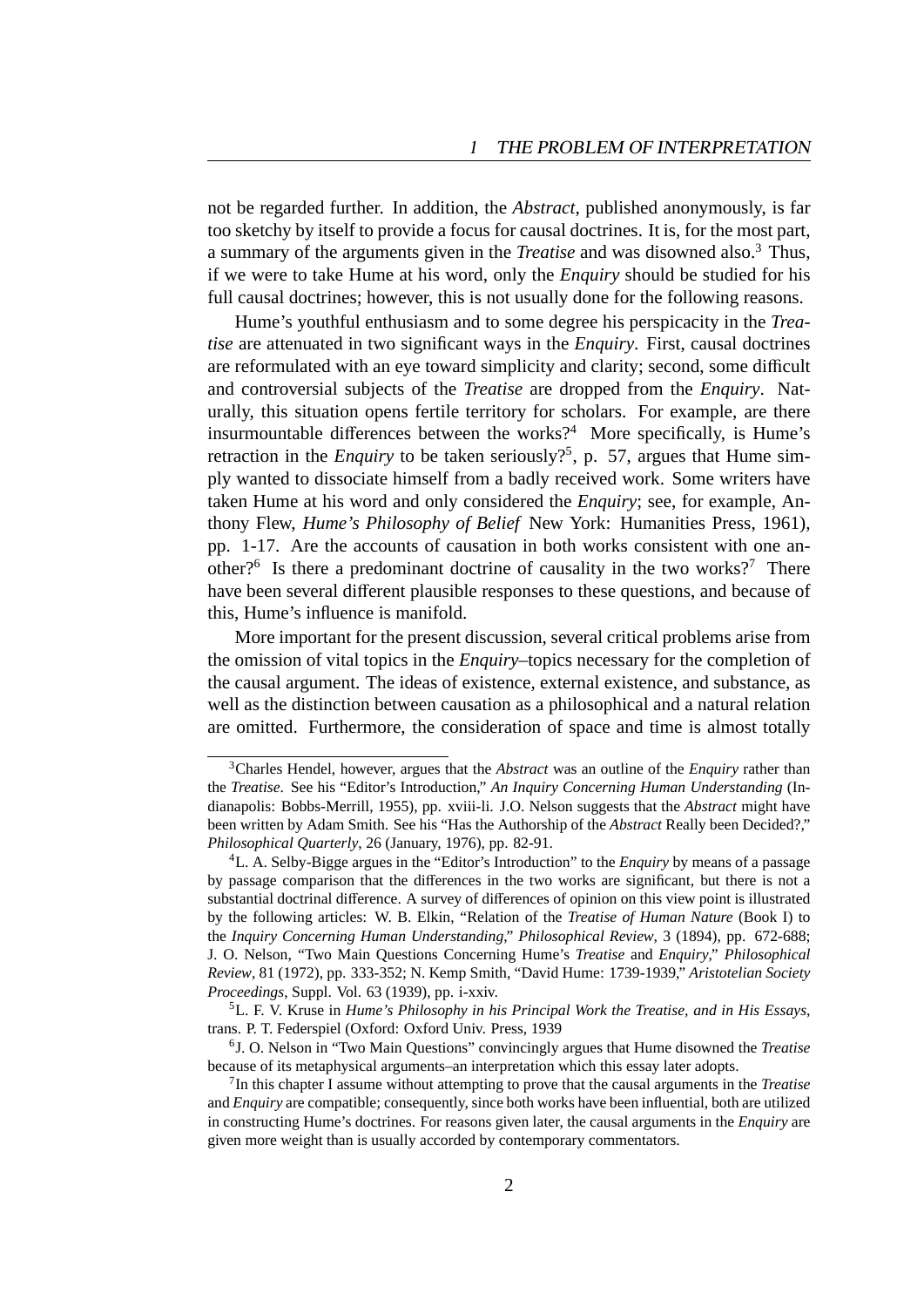excluded from the *Enquiry*. <sup>8</sup> Selby-Bigge points out that "the account of causation which Hume gives afterwards in the *Enquiry* is left hanging in the air when the support of the theory of succession has been withdrawn" (E, xii). Moreover, other crucial issues are somewhat neglected in the *Enquiry*: the distinction between accidental and lawlike generalizations, the universality of causality, and the question of lawlike behavior. Consequently, the causal argument in the *Enquiry* is, at best, incomplete.<sup>9</sup> For these reasons, recent commentators have attempted to weave various doctrines from the *Treatise* into those from the *Enquiry*–usually with primary emphasis on the *Treatise*. 10

The point in considering the questioin of philosophical differences between the two works is to suggest why certain features for the *support* for Hume's causal doctrine in the *Treatise* have not been influential. Undeniably, Hume's work as a whole has had an important formative influence on contemporary empiricism, $<sup>11</sup>$ </sup> but it will briefly argued here that the metaphysical and psychological aspects of his *Treatise* have not exercised a significant contemporary influence. Although Book I of the *Treatise* is currently the more highly regarded of Hume's epistemological works, it has not had the influence in the late nineteenth and early twentieth century that the *Enquiry* has had. For instance, W. B. Elkin points out in 1894 that Hume's advertisement to the *Enquiry* was taken seriously by commentators; the advertisement refers to the *Treatise* as "that juvenile work, which the author never acknowledged"  $(E,2)$ .<sup>12</sup> Some time before the advertisement was published, Hume advised Gilbert Elliot against reading the *Treatise*: "[The *Enquiry*] contains everything of consequence relating to the understanding, which you would meet with in the *Treatise*, and I give you my advice against reading the latter. By shortening and simplifying the questions, I really render them much more complete.

<sup>8</sup>Hume does have two pages on the subject of space and time in the *Enquiry*, but these pages are a reduction from some forty-three pages in the *Treatise*.

<sup>9</sup>Selby-Bigge states further, "But it is not too much to say on the whole that the omissions in the section 12 of the *Enquiry* [which are substituted for the topics of knowledge and reality in Book I, Part IV of the *Treatise*] are alone amply sufficient to render it quite impossible to comply with Hume's wish and treat the *Enquiry* as representing the whole of his philosophic system" ("Editor's Introduction," p. xx).

<sup>10</sup>Flew, *Hume's Philosophy*, p. 1.

 $11$  For example, T. E. Jessop writes, "[Hume] has by many been reduced to a label or a standardbearer for a cause, for subjective positivism ..." ("The Misunderstood Hume" in *Hume and the Enlightenment*, ed. W. B. Todd (Edinburgh: Edinburgh Univ. Press, 1974), p. 1). A central point of Kruse, *Hume's Philosophy* is to show Hume's influence on some of the logical positivists. Robert Sternfeld outlines Hume's influence on contemporary "operationalists" and "experimentalists" in "The Unity of Hume's *Enquiry Concerning Human Understanding*," *Review of Metaphysics*, 3 (December, 1949), pp. 184-189.

 $12$ "For while Hume's true significance for the history of philosophy is contained in Hume of the *Treatise*, the Hume that is generally presented in the histories of philosophy, and the Hume that is best known, is the Hume of the *Enquiry*" (Elkin, "Relation of the *Treatise*," p. 673). See also Flew, *Hume's Philosophy*, p. 15.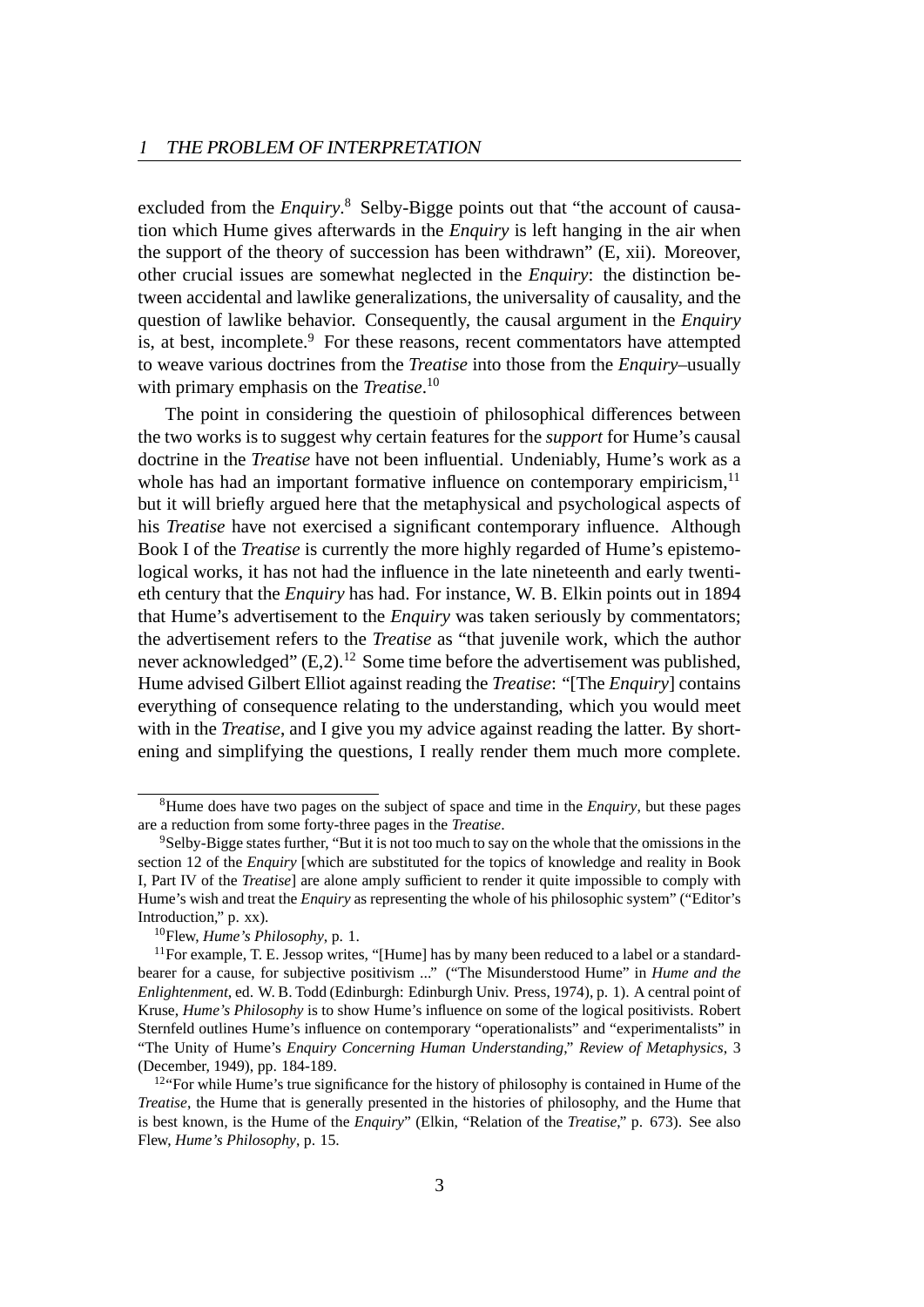*Addo dum mino*. The philosophical principles are the same in both ..."<sup>13</sup>

Although the philosophical principles are alike in both works, there are more than rhetorical differences present. Elkin marks the difference by asserting that causation as a subject is discussed explicitly in the *Treatise*; whereas, it is only implicitly discussed in the *Enquiry*<sup>14</sup> The critic's task has been made difficult because of the slightly differing perspectives of the two works. The *Treatise* is bolstered by an elaborate psychological epistemology: Hume is not concerned with causality *per se* but with evidence for causal beliefs.<sup>15</sup> The central question of Book I, Part III of the *Treatise* is the origin of the *idea* of causation. initially, at least, Hume is willing to assert the only relation at the foundation of science "that can be traced beyond our senses, and informs us of existences and objects, which we do not see or feel is *causation*" (T, 74). Nevertheless, at the end of Hume's investigation of the source of our causal inferences, just before the two summarizing definitions of cause, he concludes, "Now the nature and effects of experience have already been sufficiently examined and explained. it never gives us any insight into the internal structure of operating principles of objects, but only accustoms the mind to pass from one to another"(T, 169).

As is well known, Hume does not directly concern himself with the ontological problem of causality in either the *Treatise* or the *Enquiry*; he, in effect, attempts to avoid what he elsewhere terms "metaphysics" by recasting the questions in psychological form. That is, rather than asking "What is the nature of causal connection"" he asks, "What is the origin of the idea of causation?" (q.v., T, 74). In the *Enquiry* the question becomes "how we arrive at the knowledge of cause and effect" (E, 27). To some degree, the ontological and epistemological questions are inextricable, and the exact nature of their relation is a problem of major philosophical importance.

However, even though there is a similarity of perspective in the two works, the argumentative sequences on the subject of causation are quite different in the *Treatise* and the *Enquiry*. In the *Treatise* causal inferences are based upon the resemblance and contiguity between an impression and an idea. The evidential support for the causal inference is custom or habit. On the other hand, in the *Enquiry* the role of contiguity for causal inference is altered. Here, causal inferences are based on resemblances or uniformities within nature. The evidential support for the uniformity of nature is custom, and the relation of contiguity is brought up in order to clarify the nature of custom. The two definitions of cause given in the *Enquiry* omit contiguity altogether. One reason, then for taking due account of the

<sup>13</sup>J. Y. T. Grieg, *The Letters of David Hume* (Oxford: Oxford Univ. Press, 1932), Vol. 1, p. 158. However, in the advertisement to the *Enquiry* Hume writes, "Most of the principles and reasonings, contained in this volume were published in [the *Treatise*]" (E, 2).

<sup>14</sup>Elkin, "Relation of the *Treatise*," p. 681.

<sup>&</sup>lt;sup>15</sup>This judgment so far as I know has not been disputed. An excellent justification for this interpretation of the *Treatise* is Francis Chilton Bayles, *The Causes of Evidence of Belief: An Examination of Hume's Procedure* (Mont Hermon, Mass., 1936), esp. pp. 5-9 and 61-77.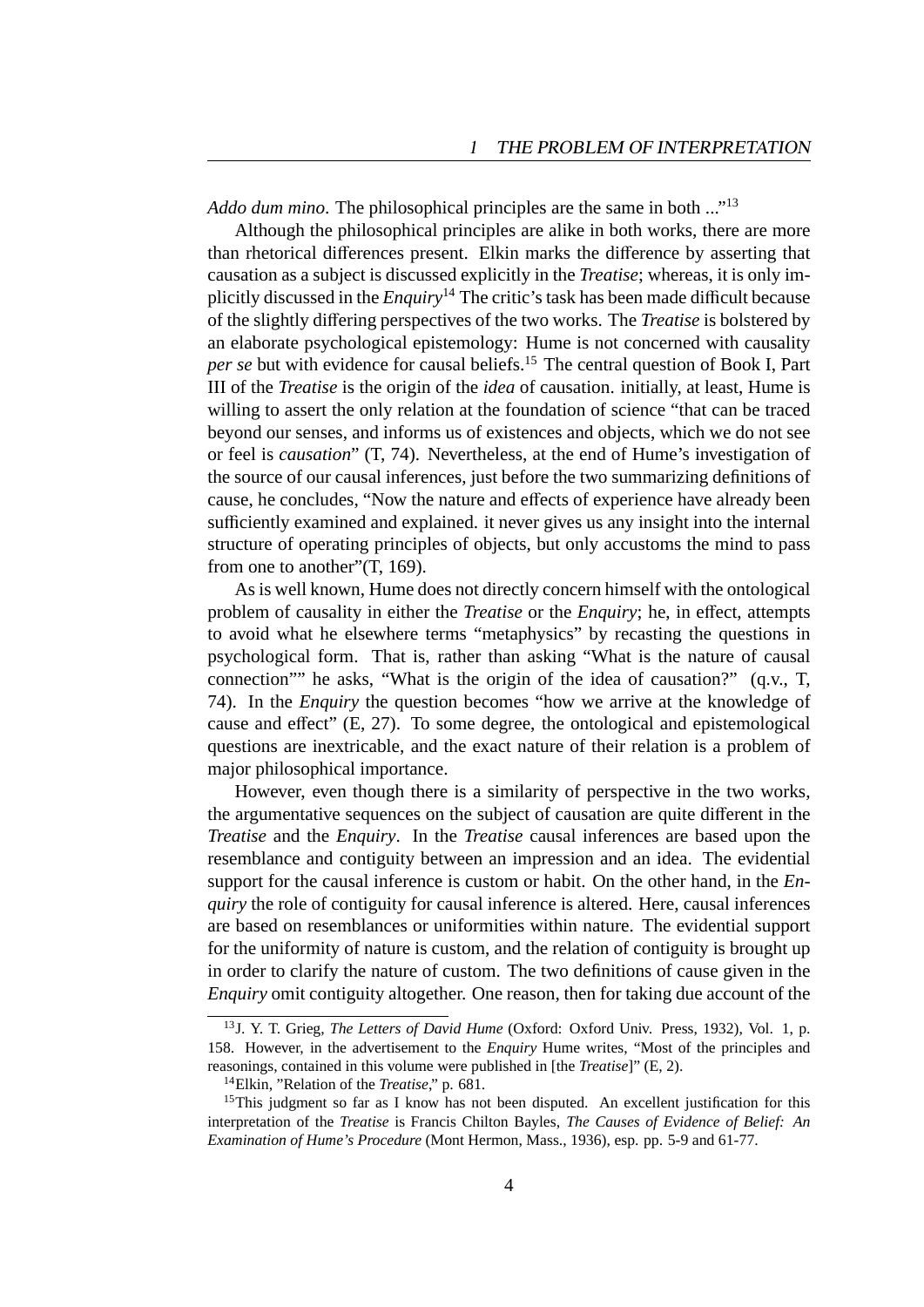*Enquiry* in the reconstruction of Hume's doctrine of causation is to avoid the ontological problem of explicating the contiguity of an impression and an idea. Kemp Smith, among others, notes that a substantial reason for writing the *Enquiry* was that Hume was disturbed about his former account of impressions and ideas in the *Treatise*. 16

Another contrast between the two works is that the boundaries of what can be known are somewhat extended in the *Enquiry*: "All reasonings concerning matter of fact seem to be founded on the relation of *cause and e*ff*ect*. By means of that relation alone we can *go beyond* the evidence of our memory and senses" (E, 26, my italics). Hume states in the "Introduction" to the *Enquiry* that the handling of psychological questions are *nearly* sufficient in themselves to account for all of science: "It becomes, therefore, no inconsiderable part of science barely to know the different operations of mind, to separate them from each other, to class them under their proper heads ..." and so on. On the same page Hume refers to this enquiry as "mental geography, of the delineation of the distinct parts and powers of the mind" (E, 13). Then, using Newton's natural philosophy as a methodological paradigm, he asks, "But may we not hope, that philosophy ... may carry its researches still farther, and discover, at least in some degree, the secret spring and principles, but which the human mind is actuated in its operations?" (E, 14). Since Newton had determined the laws and forces of the solar system, "there is no reason to despair of equal success in our enquiries concerning the mental powers and economy, if prosecuted with equal capacity and caution" (E, 14) In short, the *Treatise*'s construction of the science of man on narrowly circumscribed empirical foundations is broadened in the *Enquiry*: "To throw up at once all pretensions of this kind [i.e., going beyond the evidence of our senses to the establishment of general principles] may justly be deemed rash, precipitate, and dogmatical, than even the boldest and most affirmative philosophy, that has ever attempted to impose its crude dictates and principles on mankind" (E, 15). This contrast between the *Treatise* and *Enquiry* should not be pushed *too* far however, since Hume often maintained that the principles in both works are the same.<sup>17</sup>

<sup>16</sup>Kemp Smith, "David Hume," p. xx. Cf., also Elkin, "Relation of the *Treatise*," p. 682; Nelson, "Two Main Questions," pp. 341-350; and Selby-Bigge, "Editor's Introduction," p. xii. Norman Melchert, "Hume's Metaphysics," *Journal of Philosophy*, 71 (1974), p. 753, suggests that the main source for these assessments is Hume's own admission in the "Appendix" to the *Treatise*: "In short, there are two principles, which I cannot render consistent; nor is it in my power to renounce either of them; viz. that the mind never perceives any real connection among distinct existences" (T, 636, italics deleted).

<sup>17</sup>Phillip D. Cummins, "Hume's Disavowal of the *Treatise*," *Philosophical Review*, 82 (1973), pp. 371-379. Cummins attempts to establish that in *both* works Hume is committed to the position that psychological objects (impressions and ideas) are the subject matter of nonhumanistic science. I do not think that Cummins' arguments are compelling, but I doubt that this dispute can be easily settled. I incline to the view that Hume of the *Treatise* was somewhat more dogmatic in many passages in his denial of unperceived objects. Hume mentions "the positive air which prevails in that book" (Grieg, *Letters*, Vol I. p. 187). In any case the procedural point, that Hume's analysis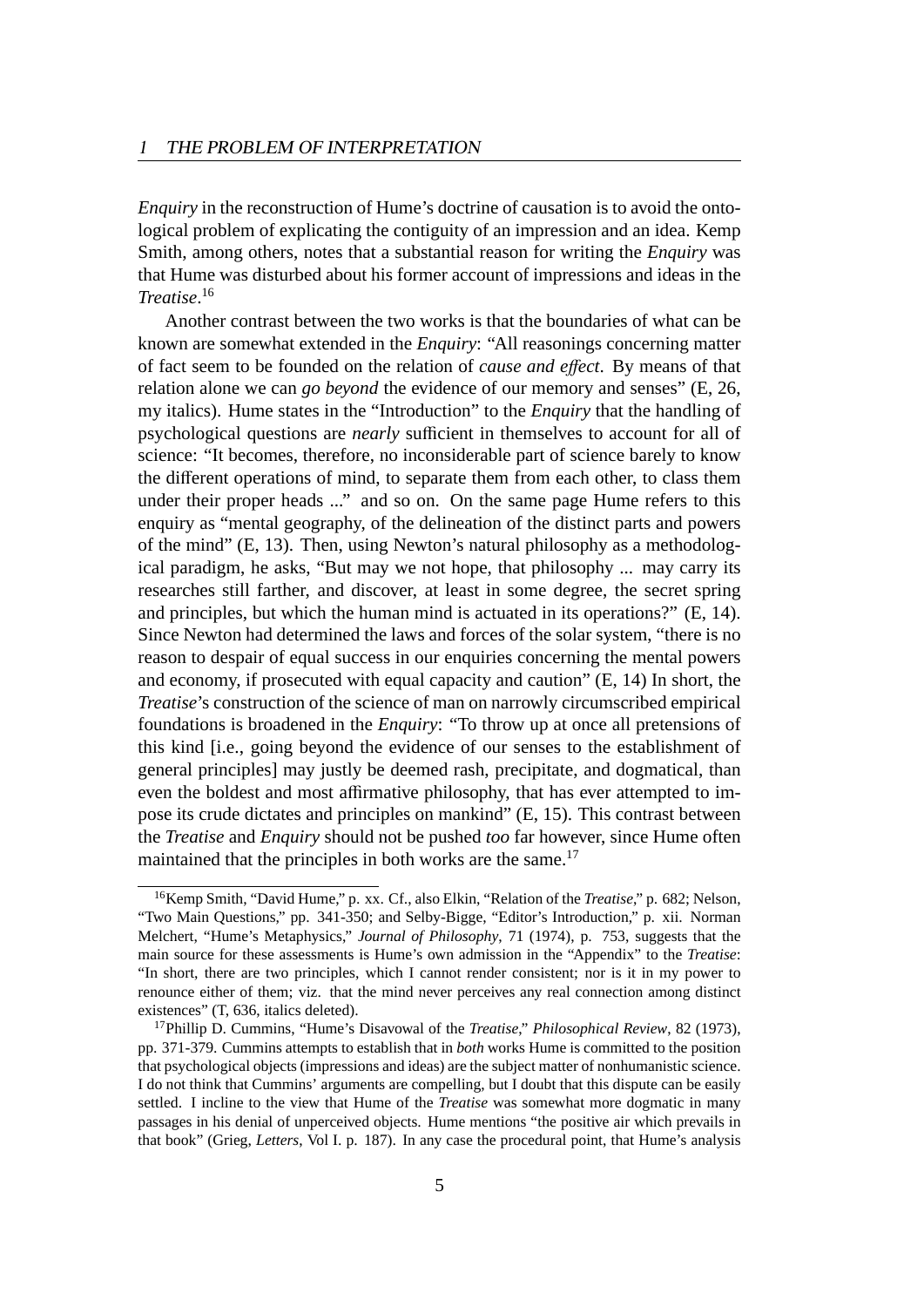In addition, it is arguable that Hume might have been disturbed about an implication of the *Treatise* that all sciences are to be based on psychological objects (impressions and ideas)–that "secret" causes and objects mentioned in the *Treatise* not only have no basis but are, in a straightforward sense, unknowable thing-in-themselves. In the *Treatise* Hume is constructing the science of man, not just according to "mental geography," but according to the derivation of ideas and principles from impressions. The *Enquiry*, then, does not substantially alter Hume's project of the science of man: the work is concerned with inference and belief as a basis for humanistic and physical sciences. Consequently, it, unlike the *Treatise*, does not base natural science on psychological entities.

J. O. Nelson has plausibly argued that Hume's repudiation of the *Treatise* was not unlike that of Wittgenstein's rejection of the *Tractatus*. The major thrust of the *Enquiry*, according to Nelson is to criticize the flights of philosophical reasoning– in particularly, the theorizing from the nature of impression and ideas.<sup>18</sup> He argues that in the *Enquiry* "that part of the science of man, which in the *Treatise* demanded that the subject matter of the nonhumanistic sciences be shown to consist of psychological objects, is eliminated. This operation removes the metaphysical and therefore corrupt parts of the science of man but not the science of man."<sup>19</sup> The import of Nelson's thesis for Hume's doctrines of causality is adopted here without further argument as a convenient framework in which to study Hume's contemporary influence. Therefore, Hume's theory of causal inference in the *Treatise* and *Enquiry* is analyzed without an attempt to deal with the psychological basis for that kind of inference.

These considerations provide some justification for ignoring much of the psychological and metaphysical bases for Hume's conclusions about causal inferences. It is suggested that Hume may have rejected the *Treatise* for the following reasons. Hume was probably dissatisfied with psychological and metaphysical arguments concerning impression and ideas; he thought that he could establish his views on causation without supporting them by reference to psychological objects. Furthermore, he believed the *Enquiry* was a clearer statement of his philosophical principles. Certainly, the metaphysical support for Hume's particular psychological doctrines in the *Treatise* have not been significant in many of the current interpretations of his causal doctrines.

Speaking broadly, then, commentators are left with a retracted, complex, and somewhat inconsistent *Treatise*, a sketchier, less rigorous, but clearer *Enquiry*. For these reasons, it is not surprising Hume's causal doctrines have been interpreted

of causation can be studied independently of complex psychological support, seems to be agreed on all sides. Cummins writes, "The metaphysical doctrines of the *Treatise* were not repudiated; rather the detailed psychological arguments concerning the causes of beliefs were dropped" (p. 379). Also see footnote 16, p. 5.

 $18$ Elkin partially concurs: "the mode of expression is more hesitating and cautious than in the *Treatise*" ("Relation of the *Treatise*," p. 682).

<sup>19</sup>Nelson, "Two Main Questions," pp. 340-341.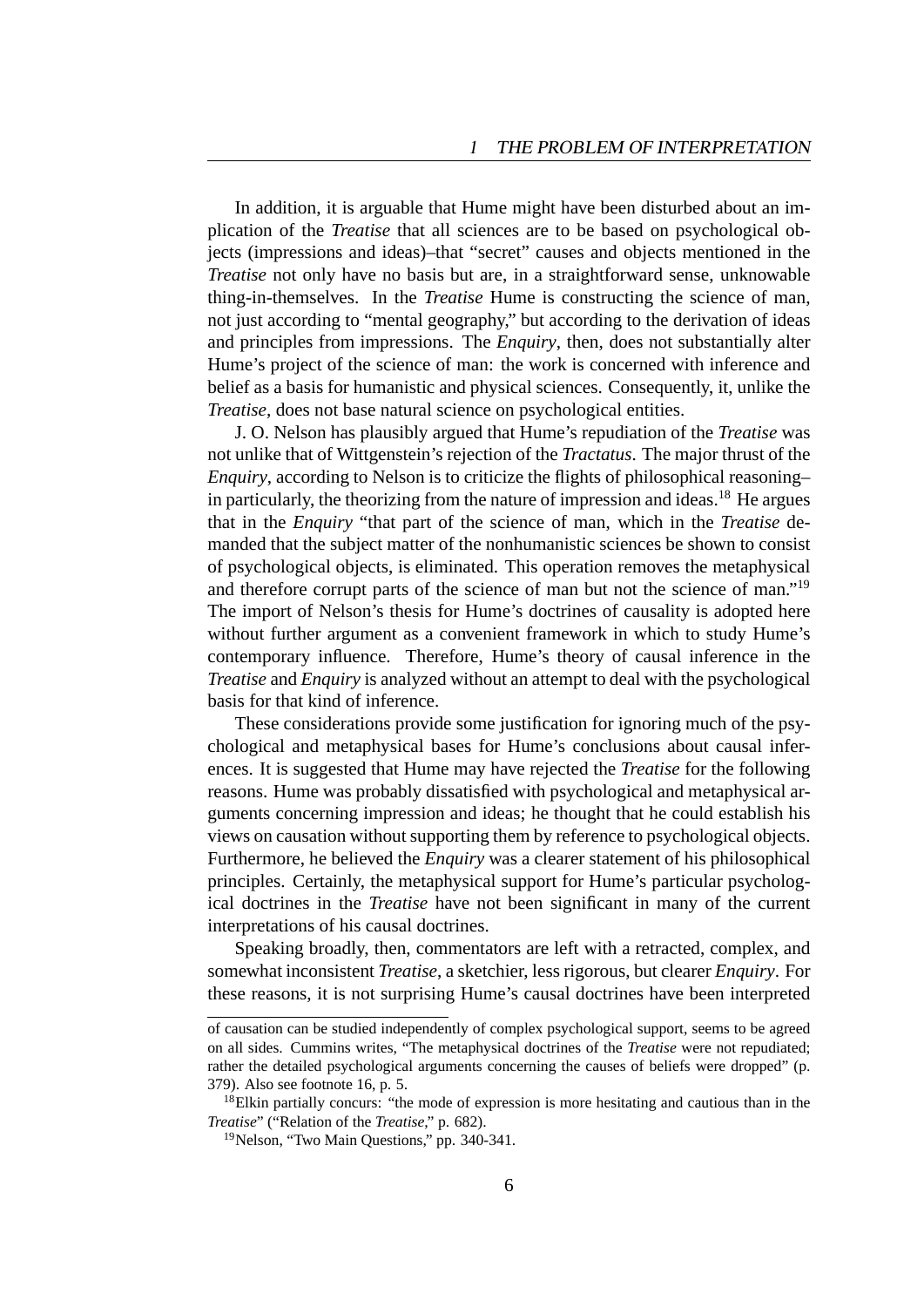in different ways. The problems of collation are too many and too complex to be handled here, and if the rationale given for Hume's rejection of the obscure psychological arguments of the *Treatise* are of any weight, it would be a mistake to count those arguments as essential to this theory of causality. Our interest is focused on Hume's influential tenets of causality rather than a detailed analysis of the psychological support for those tenets. In this manner, those doctrines underlying what may be termed "the contemporary regularity theory" of causation are accented.

### **2 Hume's Causal Theory**

Much of the controversy surrounding Hume's analysis of causality stems from what his intentions are taken to be. Sterling Lamprecht points out that the supposition that knowledge of the world begins from the knowledge of the structure and function of the mind is an element in common among eighteenth century philosophical works. "It is this approach which created the epistemological problem with which modern philosophy has been so conspicuously concerned."<sup>20</sup> By means of a judicious selection of slightly guarded passages from the *Treatise* and *Enquiry*, different commentators have supposed the chief value of Hume's method is predominately skeptical, logical, linguistic, empirical, or psychological.<sup>21</sup> While it is true it is unwise to strike off the results of Hume's causal analysis from the methods of enquiry, it is equally unwise to select certain kinds of arguments from Hume's causal analysis to fit one's preconceptions of the kind of philosophy he was doing. One way to minimize the dangers of extracting Hume's definitions of cause from the science of human nature is to organize the argumentation according to an ontological structure initially allowed but not finally endorsed by Hume: (1) external bodies, (2) perceptions, and (3) mind (cf., E, pp. 73-74, 82-83). By the organization of the examination of Hume's two definitions in this way, the arrangement of this section will indirectly reflect Hume's broader concerns of the science of man without attending explicitly to the Humean psychology and metaphysics.

<sup>20</sup>Sterling P. Lamprecht, "Empiricism and Epistemology in David Hume," in *Studies in the History of Ideas*, Vol. 2, ed. Dept of Philosophy, Columbia University (New York: Columbia Univ. Press, 1925), pp. 221-222.

<sup>&</sup>lt;sup>21</sup> For example, Hume's influence is take mainly to be: (a) skeptical, by Rufus Suter, "A Skeptic Among the Scientists," *Scientific Monthly*, 53 (1941), pp. 565-568; (b) logical, by Karl Aschenbrenner, "Psychologism in Hume,' *Philosophical Quarterly*, 11 (1961), pp. 28-38; (c) linguistic, by Virgil C. Aldrich, "Two Hundred Years after Hume's *Treatise*," *Journal of Philosophy*, 36 (193(), pp. 600-609; (d) empirical, by R. E. Hobart, "Hume Without Scepticism (I)," *Mind*, 39 (1930), pp 273-301, and "Hume Without Scepticism (II)," *Mind* 39, pp. 409-425; and (e) psychological, by James H. Lesher, "Hume's Analysis of 'Cause' and the 'Two Definition's Dispute'," *Journal of the History of Philosophy*, 11 (1973), pp. 387-392.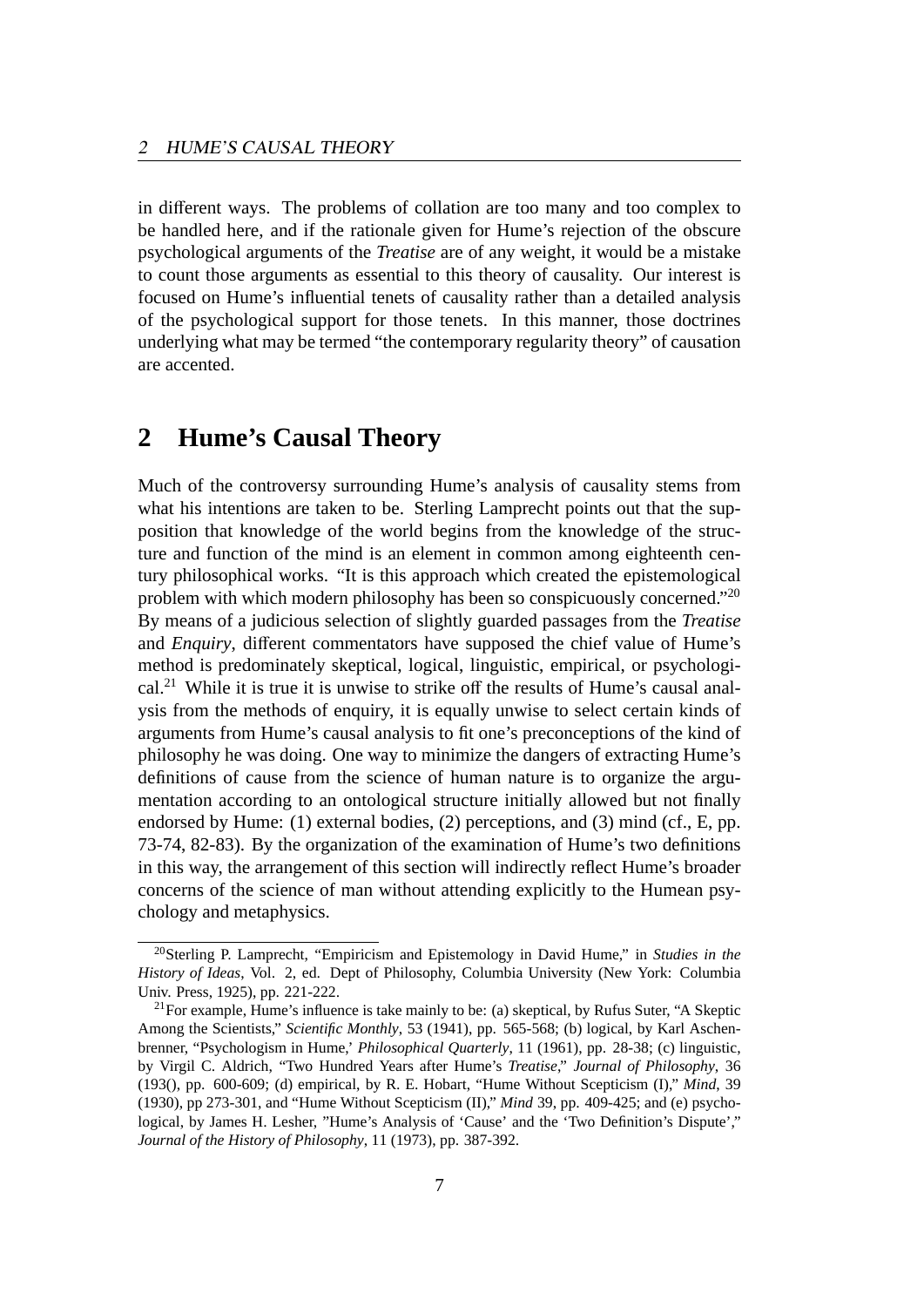First, a preanalytic Humean contrast between perceptions or thought and external objects of nature is drawn. The contrast suggests two perspectives on the Humean definitions of cause: the ontological and epistemological perspectives. Second, the two definitions of cause are analyzed. A close examinations of the definitions reveals issues which become prominent in the contemporary philosophical problem of causation. Third, the major interpretations of Hume's writing are shown to be a result of how commentators handle the ontological and epistemological perspectives of Hume's definitions of cause. In the next section the major points of Hume's causal commitments are summarized, and several difficulties with his theory are discussed.

## **3 Epistemological Background to Hume's Theory**

Hume makes a loose and preliminary distinction between a succession of external objects and a succession of ideas. Experience shows that there is no necessary connection between what is perceived or thought and the nature of external bodies. yet, if an order of ideas did not correspond in some way to the external world, human life would be imperiled. This is not merely a question of making slips between cup and lip, but a question of the possibility of man's existence. Although a connection between mental and physical phenomena is obscure and perhaps ultimately unknowable when stated in such a manner, Hume assumes that there is "a kind of pre-established harmony between the course of nature and the succession of our ideas" (E, 154). He does not maintain, however, that mistakes and other unhappy features of human action do not occur, for "Nature will always maintain her rights, and prevail in the end over any abstract reasoning whatever."  $(E, 41)^{22}$ 

The two kinds of phenomena are asymmetrically related: thought alone is insufficient to establish the external existence of objects, even though the origin of many thoughts are traceable to external perceptions or impressions. Nevertheless, according to Hume, commonly thoughts are often assumed to be projected to the objects. for example, a sentiment or feeling that events are necessarily connected arises during the observation of a succession of events–a feeling which is transferred to the events themselves. The sentiment is reified as power or energy. "[T]hough the powers and forces, by which [the course of nature] is governed, be wholly unknown to us; yet our thoughts and conceptions have still, we find, gone on in the same train with the other works of nature" (E, 55-56).

What is characterized here as an ontological approach to causation is the view that relations between external objects may be determined by the experimental methods of science. The object of knowledge, then, is claimed to be the world itself. Causal arguments, on this approach, are not claimed to have mathematical

 $22$ Hume states, "None but a fool or a madman will ever pretend to dispute the authority of experience" (T, 32).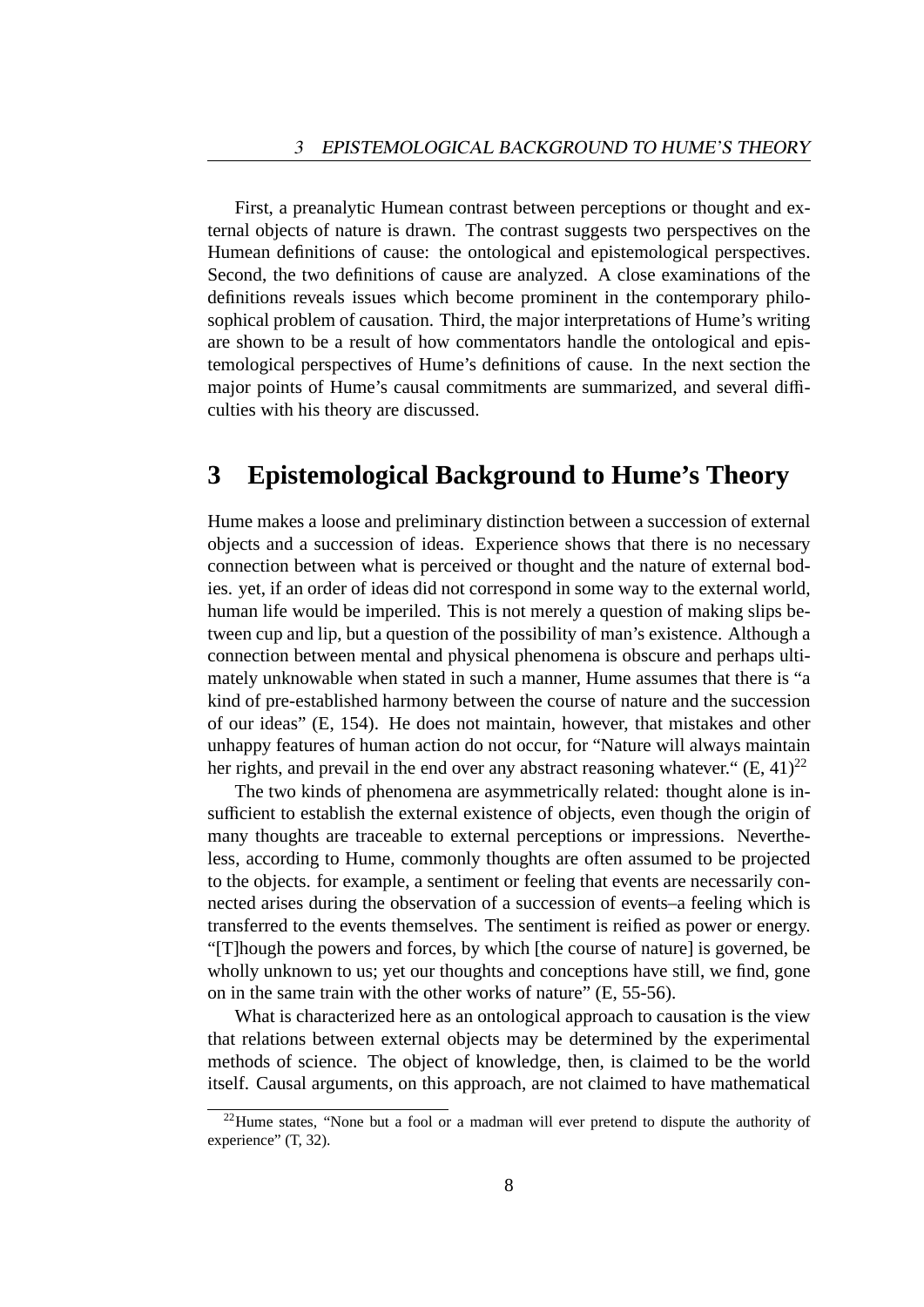certainty or demonstrability: "Now what ever is intelligible, and can be distinctly conceived, implies no contradiction, and can never be proved false by any demonstrative or abstract reasoning *a priori*" (E, 35). Hume writes, "By proofs, [I mean] those arguments, which are derived from the relations of cause and effect, and which are entirely free from doubt and uncertainty" $(T, 124)$ .<sup>23</sup> Since only observation could be a means of knowledge of the external world, the relations between physical objects are known through experience.

The psychological approach to causation in Hume's work historically derives from John Locke's statement: "the different clearness of our knowledge seems ... to lie in the different ways of perception the mind has of the agreement or disagreement of any of its ideas."<sup>24</sup> Thus, the objects of knowledge are perceptions and the relations between perceptions, rather than physical objects and relations between physical objects. John Herman Randall, Jr., expresses the contrasting approaches this way: "For observationalism, 'experience' is taken as a *method* of knowing; for subjectivism, it is taken as the *subject-matter* of knowledge. For the first, experience is *how* we know; for the second, it is *what* we know."<sup>25</sup> For consistency of terminology, "Ontologically" may be substituted for "For observationalism" in the above quotation and "psychologically" or "epistemologically" for "for subjectivism,"<sup>26</sup> depending on the proper sense of "experience" for Hume. (Many times Hume writes as though perceptions alone are experienced.) From the psychological point of view Hume writes, "By knowledge, I mean the assurance arising from the comparison of ideas" (T, 124). It is important to point out that in both the *Treatise* and *Enquiry* Hume ultimately rejects the dualism between perceptions or thoughts and an extramental physical world.

By attacking the problem of causality in this manner, Hume makes the subject extraordinarily complex. Not only does he investigate what can be known about the connections between physical phenomena, but also what can be known about the connections between ideas, and indeed, what can be known about the relation between physical phenomena and ideas. In other words, in order to enquire into the nature of causality, Hume is at the same time examining the operations of bodies (the ontological aspect), the operations between mind and bodies (the epis-

<sup>&</sup>lt;sup>23</sup>The "degrees of evidence" for Hume are (1) knowledge, (2) proofs, and (3) probabilities (cf., T, 124).

<sup>24</sup>John Locke, *An Essay Concerning Human Understanding*, ed. A. C. Fraser (rpt. New York: Dover, 1959), Vol. 2, p. 176.

<sup>25</sup>John Herman Randall, Jr., *The Career of Philosophy* (New York: Columbia Univ. Press, 1962), Vol. 1, p. 637.

<sup>&</sup>lt;sup>26</sup>The contrast of Hume's "levels of discourse" has been noticed by many commentators. Among works cited so far, the following levels are noted: Randall (n.25): "observational, subjective; Lamprecht (n. 20): empirical, epistemological; and Kemp Smith (n. 4): physical, psychophysical, and psychial. Others include: Gerd Buchdahl, *Metaphysics and the Philosophy of Science* (Cambridge: MIT Press, 1969), pp. 332-333, metaphysics, reasonable inference, and human reasoning; and J. A. Robinson, "Hume's Two Definitions of 'Cause'," *Philosophical Quarterly*, 12 (1962), pp. 162-172, philosophical, psychological.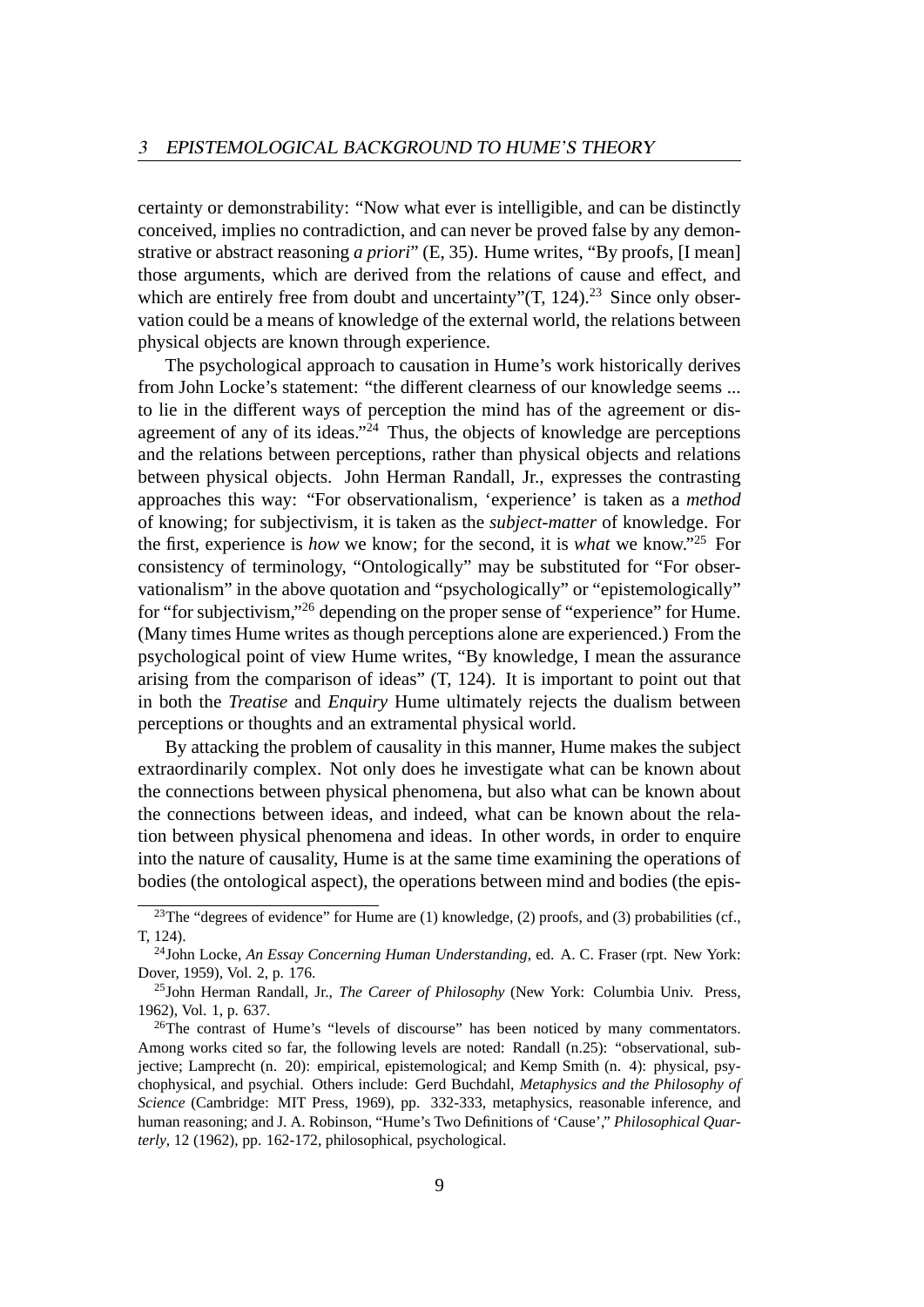temological aspect), and the operations of mind (the psychological aspect). Hume only later concludes that the integrity of these perspectives cannot justifiably be maintained.

### **4 The Two Definitions**

The ontological and the epistemological approaches are reflected in Hume's two definitions of cause in the *Treatise*:

T-1: We may define a *cause* to be "An object precedent and contiguous to another, and where all the objects resembling the former are placed in like relations of precedency and contiguity to those objects, that resemble the latter" (T, 170).

T-2: A cause is an object precedent and contiguous to another, and is so united with it, that the idea of the one determines the mind to form the idea of the other, and the impressions of the one to form a more lively idea of the other (T, 170).

Obviously, the two definitions are quite different: indeed, the restated definitions in the *Enquiry* are different not only from each other but also from those given in the *Treatise*. The definitions from the *Enquiry* are set out for comparison:

E-1: ... we may define cause to be "An object, followed by another, and where all objects similar to the first are followed by objects similar to the second" or in other words "where, if the first object had not been, the second never had existed" (E, 76).

E-2: The appearance of a cause always conveys the mind by a customary transition, to the idea of the effect. Of this we have experience. We may, therefore suitable to this experience, form another definition of cause and call it "An object followed by another, and whose appearance always conveys the thought of the other" (E, 77).

Although these definitions, together with the relevant textual support, are usually regarded as an expression of a regularity theory of causation, in fact several interpretations emerge from a consideration of Hume's definitions. These interpretations are sometimes characterized as (1) the regularity theory, (2) the necessary connections theory, and (3) skepticism. Very little will be said concerning the latter two interpretations, and as will be argued later, they probably result from a confusion about Hume's intentions.

The first definitions, T-1 and E-1, hereafter termed "the first textual definitions," may be considered definitions from an ontological perspective. Neither the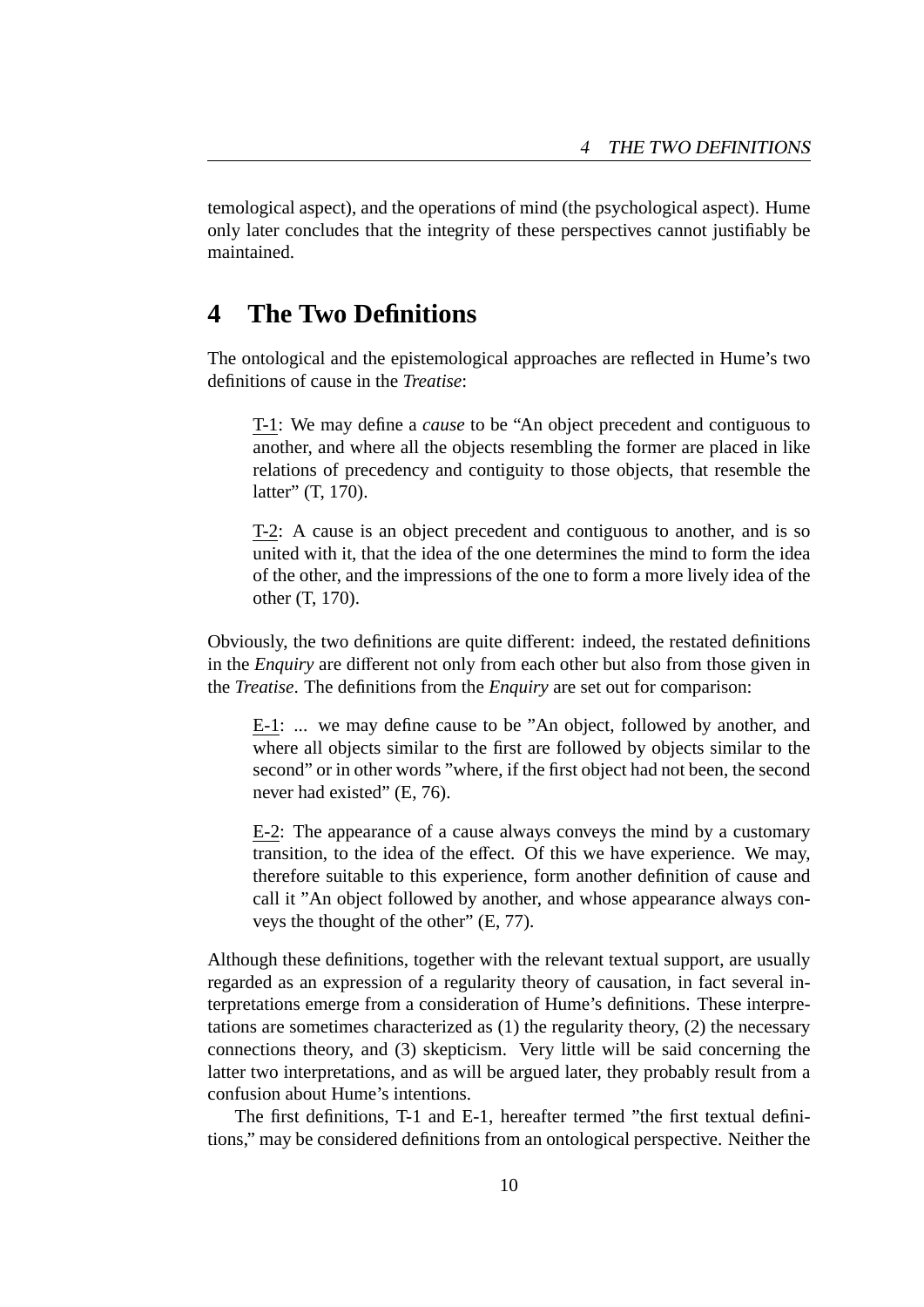objects of the causal relation nor the causal relation itself are defined in terms of having been perceived.<sup>27</sup> Also it seems apparent that no one could observe all instances of a given causal relation in the manner prescribed. In any case, even assuming that the requisite experiences *could* be had, definitions T-1 and E-1 do not require that instances must be observed in order for the causal relation to hold. Consequently, the first textual definitions are offered independently of causal beliefs or inferences, although part of the definitions could be used in the analysis of causal beliefs or inferences.

Apart from the epistemological question of how causal relations are known, the problem of the intelligibility of the first textual definitions in the *Treatise* and *Enquiry* remains to be considered. The first textual definitions are similar, but they are not, as come commentators have suggested, "unchanged."<sup>28</sup> In the *Enquiry*, the addition of "if the first object had not been, the second had never existed" suggests a counterfactual analysis. Even though the proper interpretation of counterfactual conditionals is troublesome, the two parts of the first textual definitions in the *Enquiry* clearly are not equivalent.<sup>29</sup> The counterfactual, "If the first had not been, the second would not exist" does not follow from "The first is precedent and contiguous to the second, and all instances resembling the first are accompanied in this manner to instances resembling the second." Normally, a counterfactual conditional does not imply that its antecedent is instantiated.

Another difference between the first textual definitions of cause in the *Treatise* and *Enquiry* is that the use of "contiguity" and "precedence" in the first part of T-1 is expressed by the use of "following" in E-1. A succession of instances would have to be analyzable into contiguity and precedence of the first instance to the second for T-1 and E-1 to be equivalent. Tom L. Beauchamp gives such an argument and concludes that "succession" means for Hume "non-contemporaneous but intervalless contiguity."<sup>30</sup> However, there is no need to insist on Beauchamp's argument since Hume makes it fairly clear in the latter parts of the *Treatise* and in the *Enquiry* that spatial contiguity is not necessary for causality. For example, at one point Hume writes:

 $27$ The fact that the definition does not depend upon an observation leads some commentators to state that the ontological definition is the significant one. Cf., C. J. Ducasse, *Nature, Mind and Death* (La Salle: Open Court, 1951), p. 93; J. A. Robinson, "Hume's Two Definitions," pp. 162-172.

<sup>28</sup>Robinson, "Hume's Two Definitions," p. 164.

<sup>&</sup>lt;sup>29</sup>Sometimes the two parts of T-1, the regularity analysis and a counterfactual analysis, are taken to be Hume's two definitions as in David Lewis, "Causation," *Journal of Philosophy*, 70 (1973), pp. 556-557, but that use is not adopted here.

 $30$ Tom L. Beauchamp's "Hume on Causation and Succession," Dialogue, 13 (1974), p. 280. Monroe C. Beardsley points out that spatial contiguity was dropped as part of the analysis of causation in the *Enquiry* "because [Hume] was using the 'event' terminology in many places, and a consideration of the problems of contiguity with respect to events would have forced upon him a further analysis of the notion of event, and would thus have revealed some crucial difficulties in his argument" ("A Dilemma for Hume," *Philosophical Review*, 52 (1943), p. 30).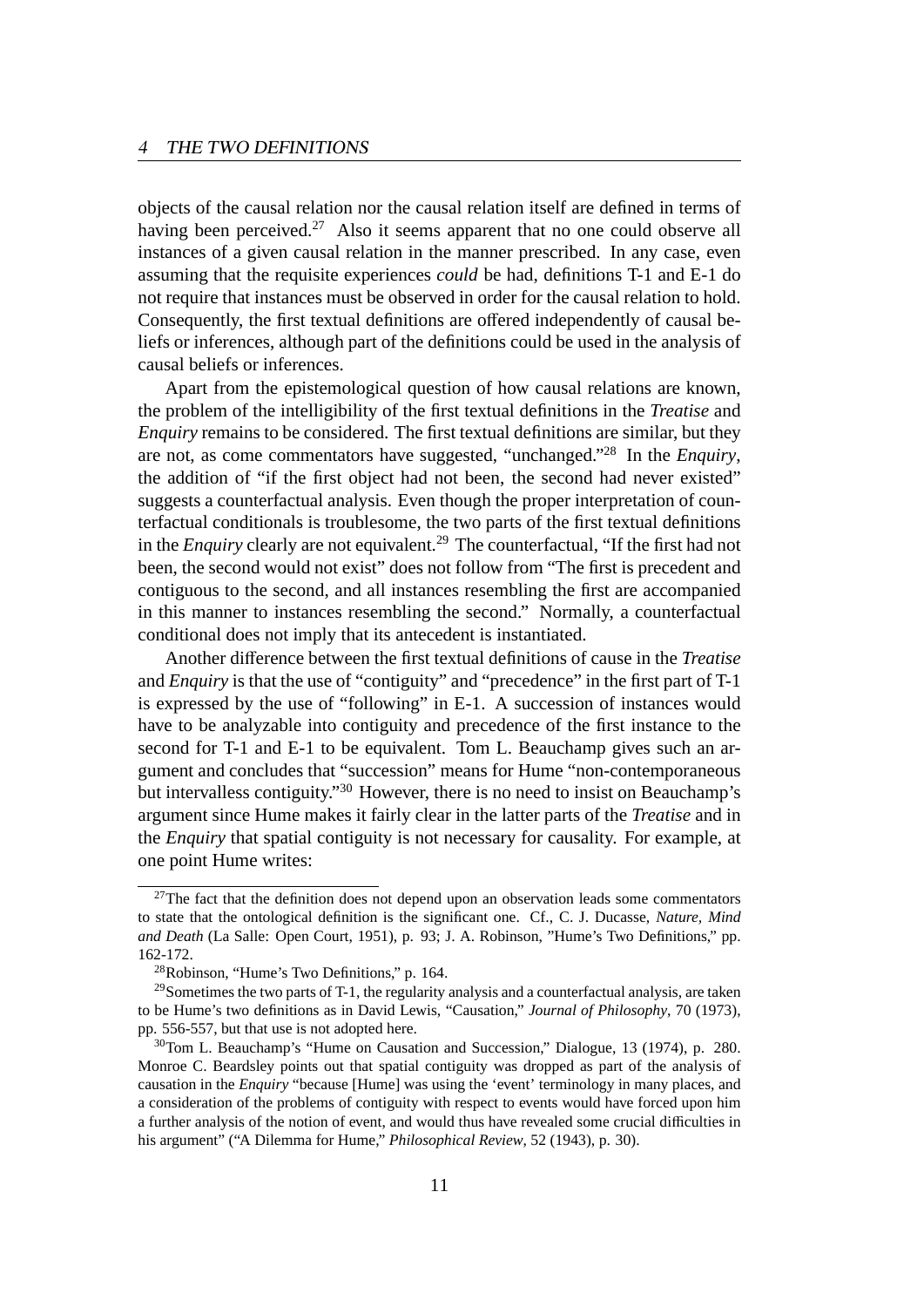This maxim is that an object may exist, and yet be nowhere; and I assert, that this is not only possible, but that the greatest part of beings do and must exist after this manner. an object may be said to be nowhere, when its parts are not so situated with respect to each other, as to form any figure or quantity; nor the whole with respect to each other, as to form any figure or quantity; not the whole with respect to other bodies so as to answer to our notions of contiguity or distance. Now this is evidently the case with all our perceptions and objects, except those of sight and feeling (T, 235-236).

Of course, on Hume's view "our perceptions and objects" are causally related instances.

Except in reference to the association of ideas, spatial contiguity is not mentioned in the *Enquiry*, although Hume undoubtedly thought spatial contiguity important for a denial of gravity acting at a distance (cf., E, 73 n). Since "All causes are of the same kind" (T, 171), namely efficient causes, if the spatial contiguity of objects is not a necessary condition for some objects being causally related, then it is not a necessary condition of causation.

In Hume's writings, objects subject to the causal relation include impressions, ideas, states of affairs, occurrences, events, and physical objects.<sup>31</sup> Fundamentally, he presupposes that all these "objects" are traceable to simple impressions. The philosophical problems of resemblance and simplicity of the qualities of perceptions, together with the problem of individuation of simple impressions are formidable.<sup>32</sup> In order to avoid plunging into the underlying metaphysical and psychological support for Hume's doctrine of relations, the relatively neutral term "instance" is suggested as an adequate paraphrase of "object" in the definitions of cause. On the assumption that T-1 and E-1 are equivalent, then three conditions for individual instances *c* and *e* must be jointly satisfied for the causal relation to obtain.

Df. 1: *c* causes *e* if and only if:

- (a) *c* is precedent to *e* on a specific occasion.
- (b) *c* is temporally contiguous to *e* on a specific occasion.
- (c) Instances resembling *c* are always precedent and temporally contiguous to instances resembling *e*.

<sup>31</sup>Beardsley notes: "In the *Treatise* [Hume] refers to causes and effects practically without exception as 'objects' (or qualities of objects); in the *Enquiry* he retains this terminology during some phases of the discussion, but more often refers to causes and effects as 'events' " ("A Dilemma for Hume" p. 28).

 $32R$ . J. Hawkins has carefully attempted to explicate these terms and render Hume's account consistent, but he acknowledges "very large gaps in Hume's system" ("Simplicity, Resemblance and Contrariety in Hume's *Treatise*" *Philosophical Quarterly*, 26 (January, 1976), pp. 24-38).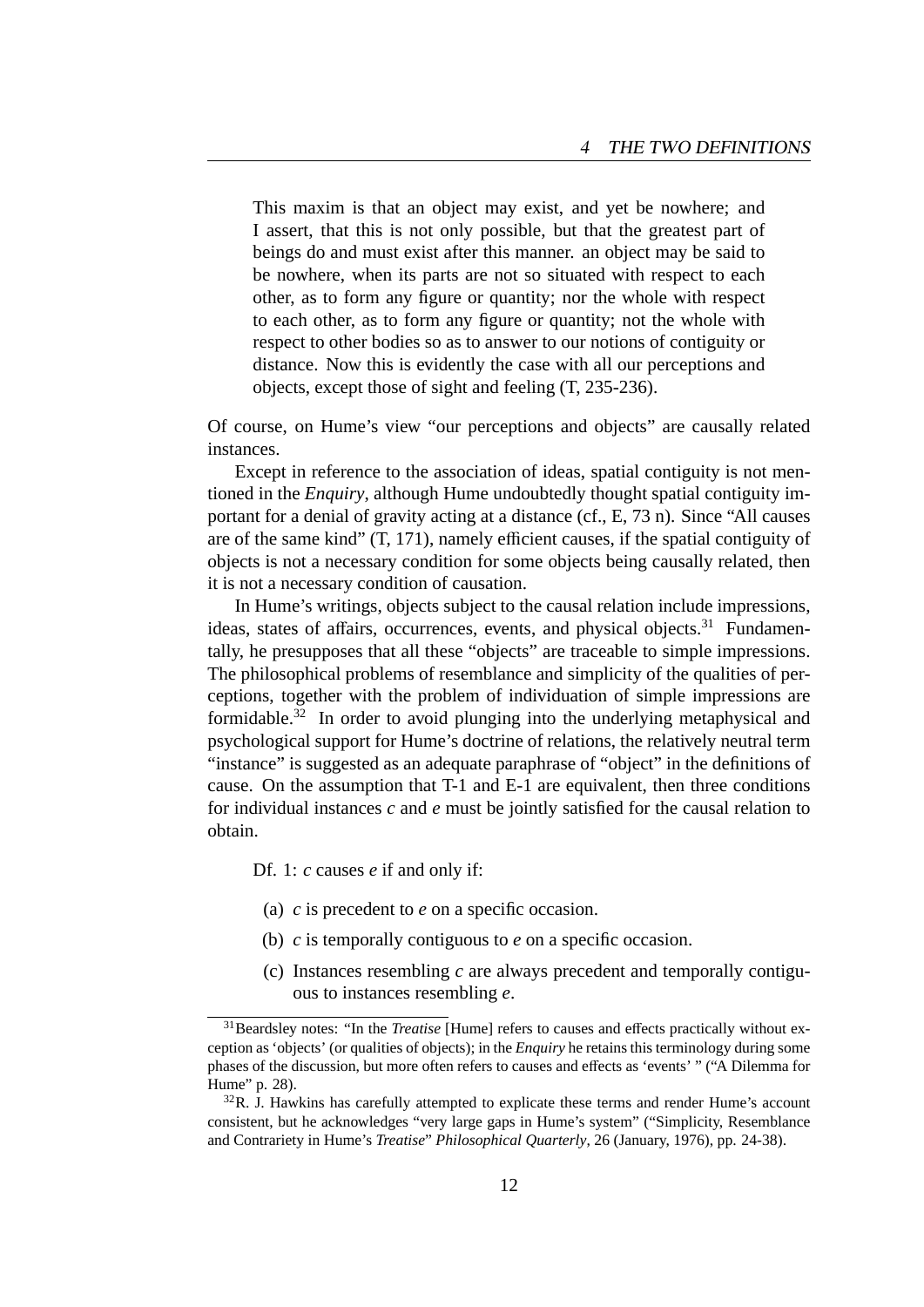(Normally, conditions (a) and (b) are captured by (c), except in cases where it is doubtful whether instances *c* and *e* exist.) Succession, temporal contiguity, and constant conjunctions of *c* to *e* are three conditions claimed to be individually necessary and jointly sufficient for  $c$  to cause  $e$  on Hume's account.<sup>33</sup>

Since the second textual definitions of each work utilize the first textual definitions, in order to show how causes come to be known, the second textual definitions may be considered definitions from an epistemological perspective. The point of these definitions is not to justify causal inferences but to analyze and describe how causal inferences are made.<sup>34</sup> Both T-2 and E-2 require a mental determination of the relation of two instances, *c* and *e*. Hume introduces the definitions given in the *Treatise* by noting that the first textual definition is a philosophical relation, and the second textual definition is a natural relation. As mentioned in the first part of this paper, the distinction between philosophical relations and natural relations is dropped from the *Enquiry*. Selby-Bigge confesses the distinction to be "most bewildering,"<sup>35</sup> but the distinction is initially suggestive for understanding the perspectives of the two definitions given in the *Treatise*. Causation as a philosophical relation is established by reflectively comparing one object with another in an arbitrary manner. Consequently, a philosophical relation may be called a kind of logical association. No mental determination by means of the association of ideas need be present. On the other hand, causation as a natural relation is an association of ideas, a psychological principle "by which one idea naturally introduces another" (T, 10).

As long as Hume clings to the distinction between philosophical and natural relations, the two textual definitions given in both works admit, in Selby-Bigge's words, "an invidious contrast between the subjectivity of the one and the objectivity of the other."<sup>36</sup> Nevertheless, this contrast, invidious or not, is difficult to avoid unless the apparent opposition between the two kinds of definitions could be dissolved.

On the assumption that the second textual definitions, and therefore T-2 and E-2, are equivalent, then four conditions seem to be necessary for the second definition of causation:

Df. 2: *c* causes *e* if and only if:

- (a) *c* is precedent to *e* on a specific occasion.
- (b) *c* is temporally contiguous to *e* on a specific occasion.

<sup>&</sup>lt;sup>33</sup>Cf. Beauchamp, "Hume on Causation," p. 271; Wade L. Robison, "Hume's Ontological Commitments," *Philosophical Quarterly* 26 (January, 1976), p. 45 n; Thomas Richards,"Hume's Two Definitions of Cause," *Philosophical Quarterly*, 15 (July, 1965), pp. 251-252.

<sup>34</sup>A. P. Cavendish, *David Hume*, originally by A. H. Basson (1958; rpt. New York: Dover, 1968), p. 73.

<sup>35</sup>Selby-Bigge, "Editor's Introduction," p. xvii.

<sup>36</sup>Selby-Bigge, "Editor's Introduction," p. xvii.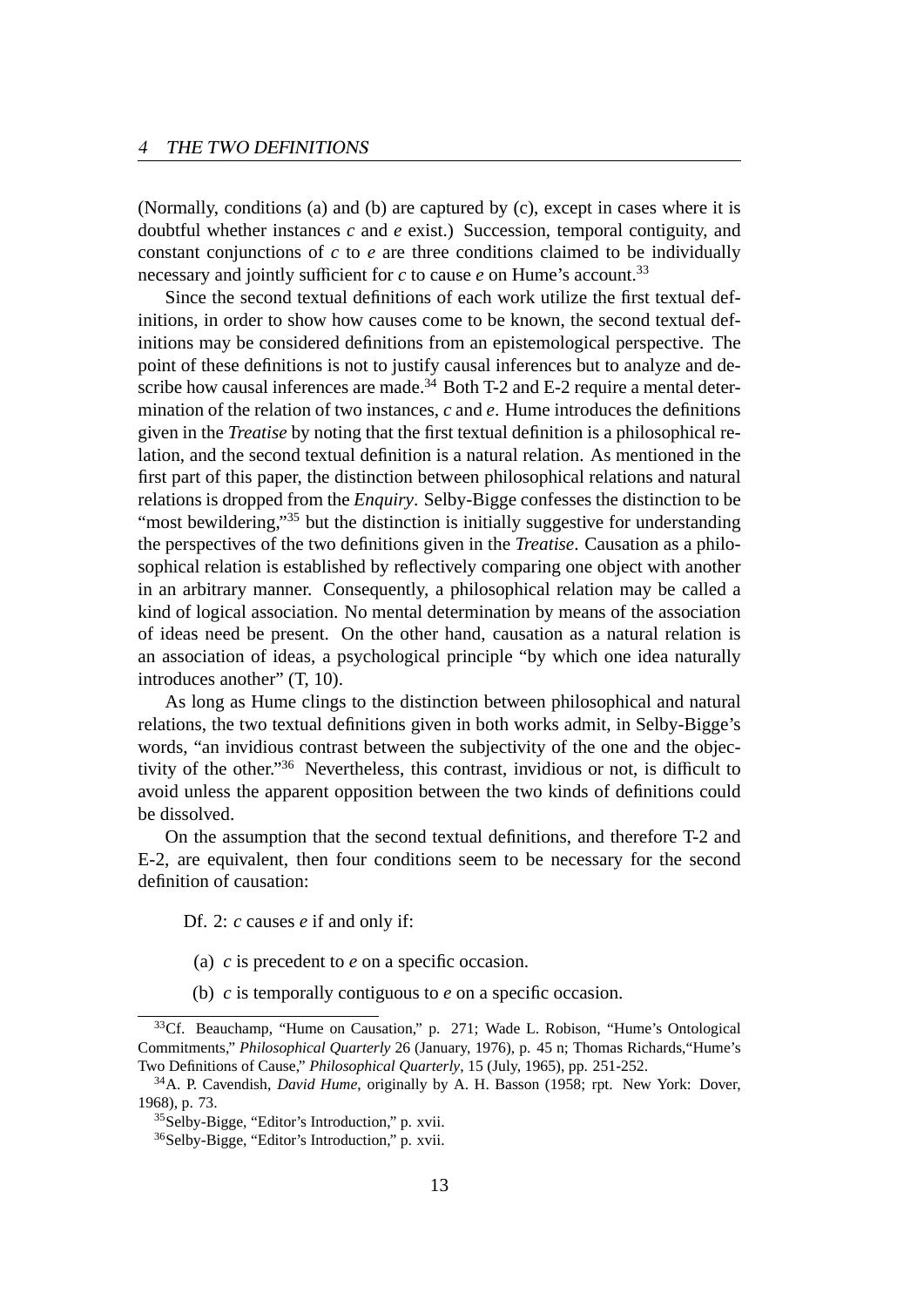- (c) The idea of *c* determines the mind to form the idea of *e*.
- (d) The impression of *c* determines the mind to form an idea of *e*.

The first two conditions of Df. 2 are the same as the first two conditions of Df. 1:

$$
Df.1(a) and (b) \equiv Df.2(a) and (b).
$$
 (1)

The second two conditions, (c) and (d), of the second definition Df. 2, might be said from a psychological perspective to parallel condition (c) of the first definition Df. 1, which states "Instances resembling *c* are always precedent and temporally contiguous to instances resembling *e*" That is, "idea of *c*" and "idea of *e*" could be plugged into Df. 1 (c) resulting in something akin to Df. 2 (c). Also, "impression of *c*" and "idea of *e*" could be plugged into Df. 1 (c) resulting in something akin to Df. 2 (d).

Hume concludes his two definitions in the *Enquiry* with these words: "We may consider the relation of cause and effect in either of these two lights: but beyond these, we have no idea of it" (E, 77). Hume's "two lights" in the *Enquiry* correspond to the philosophical and natural relations of the *Treatise*. Consequently, Hume admits in both works that the textual definitions are intensionally distinct. Since the first textual definitions do not rule out "concealed" and "secret" causes, whereas the second textual definitions do rule them out, the two kinds of definitions are extensionally distinct also.<sup>37</sup>

Conditions (c) and (d) of Df. 2 are statements concerning one kind of association of ideas; they are meant to describe not only the causal relation between perceptions but also how our thoughts "go on in the same train" with nature. In accordance with Hume's purpose in the construction of the science of man, the second textual definitions are intended to account for the association of the idea of *c* with the idea of *e* according to past observations of *c* being constantly conjoined with *e*. On this view, the regularity interpretation, the second textual definitions are not an analysis of cause nor a justification of causal inference, but a description of how ideas are causally associated.

On the regularity interpretation the first textual definitions are Hume's analysis of causation; the second textual definitions are part of Hume's psychological theory which presuppose the first textual definitions and are an assumed support for causal belief. The second textual definitions are intended to account for how the causal relation comes to be known without observation of, or an attendant psychological feeling of necessarily related instances. J. A. Robinson clarifies this point:

<sup>37</sup>Robinson, "Hume's Two Definitions," p. 164. When emphasis is placed on the *Enquiry*, the distinction between philosophical and natural relations cannot be relied upon. Consequently, many discussions based on this distinction which purport to show that the definitions are equivalent in some way are irrelevant (e.g., Donald Gotterbarn, "Hume's Two Lights on Cause," *Philosophical Quarterly*, 21 (1971), pp. 168-171, among others).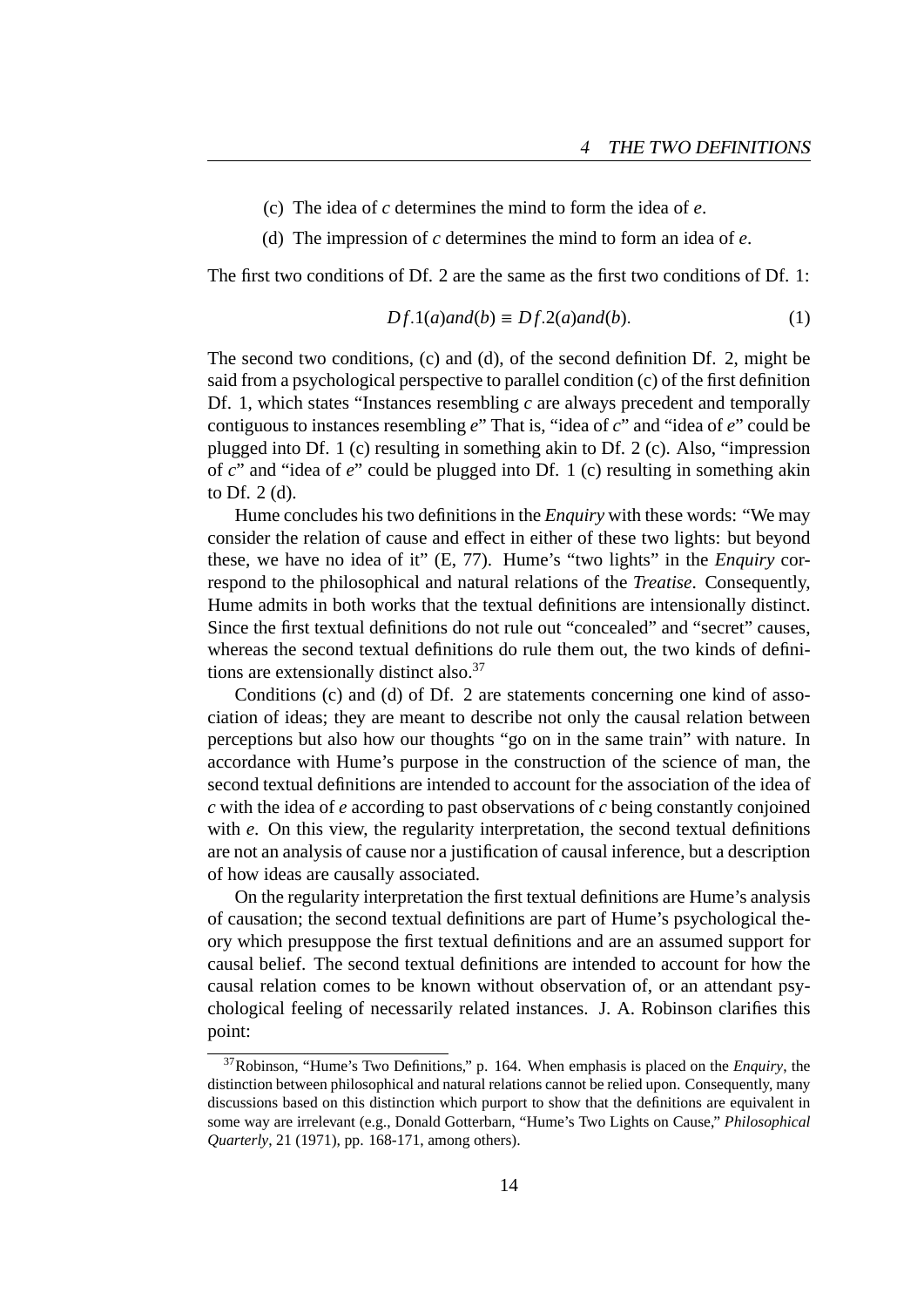Realizing, therefore, that [the first textual definitions], omitting the element of inevitability or necessity, will shock those who believe, mistakenly, that it should be included therein, Hume offers in [the second textual definitions] a "compromise" characterization of the cause-effect relation ...<sup>38</sup>

Thus, the second textual definitions are an attempt to show how the first textual definitions may be applied to Hume's more general interest of the science of man.

Most writers since the time of J. A. Robinson's article have recognized that the two kind of definitions are not equivalent. A typical account is given by Karl Ashenbrenner. He argues that in the first textual definitions Hume is giving a logical analysis for the purposes of science, and in the second textual definitions Hume is giving a psychological description of the process of causal inference.<sup>39</sup> Of course, while Hume is aware that these two definitions are not identical, the regularity theorist is aware that to suggest that Hume was clear about the contemporary distinction between psychology and philosophy is an anachronism.<sup>40</sup> At the point in the *Treatise* where Hume takes up the two summarizing definitions, the text presupposes such a division of interest; however, later in the *Treatise* and in the *Enquiry*, the distinction between the two perspectives collapses. Hume writes in the "Appendix" to the *Treatise*: "If we carry our enquiry beyond the appearances of objects to the senses, I am afraid, that most of our conclusions will be full of scepticism and uncertainty" (T, 639).

Hume assumes that external physical objects, causes, and inductive inference cannot be practically doubted. for instance, he writes that "the utmost effort of human reason is to reduce the principles, productive natural phenomena, to a greater simplicity, and to resolve the many particular effects into a few general causes, by means of reasoning from analogy, experience, and observation" (E, 30). Nevertheless, the application of Hume's radical empiricism $41$  shows that it is pointless to attempt to reason about the structure of the world apart from what can be known in human experience. Most of what Hume wrote on the subject of causation concerns the rejection of the theories which postulate hidden causes, necessary connections, and secret forces in nature. As is well known, Hume argues not only that necessary connection cannot be observed, as in the case of the collision of two billiard balls, but also that the supposition of power or energy is unwarranted (T, 91). We cannot "penetrate into the reason of the conjunction" (T, 93) between cause and effect.

<sup>38</sup>Robinson, "Hume's Two Definitions," p. 169.

<sup>39</sup>Aschenbrenner, "Psychologism," pp. 28-31.

 $40$ J. A. Robinson rightly comments, "Systematic evasion of empirical questions is a affectation philosophers have acquired in the twentieth century, and it is a very silly one" ("Two Definitions of 'Cause' Reconsidered," in *Hume*, ed. V. C. Chappell (Garden City: Doubleday, 1966), p. 163).

<sup>41</sup>William A. Wallace, *Causality and Scientific Explanation*, (Ann Arbor: Univ. of Michigan Press, 1974), Vol. 2, p. 41.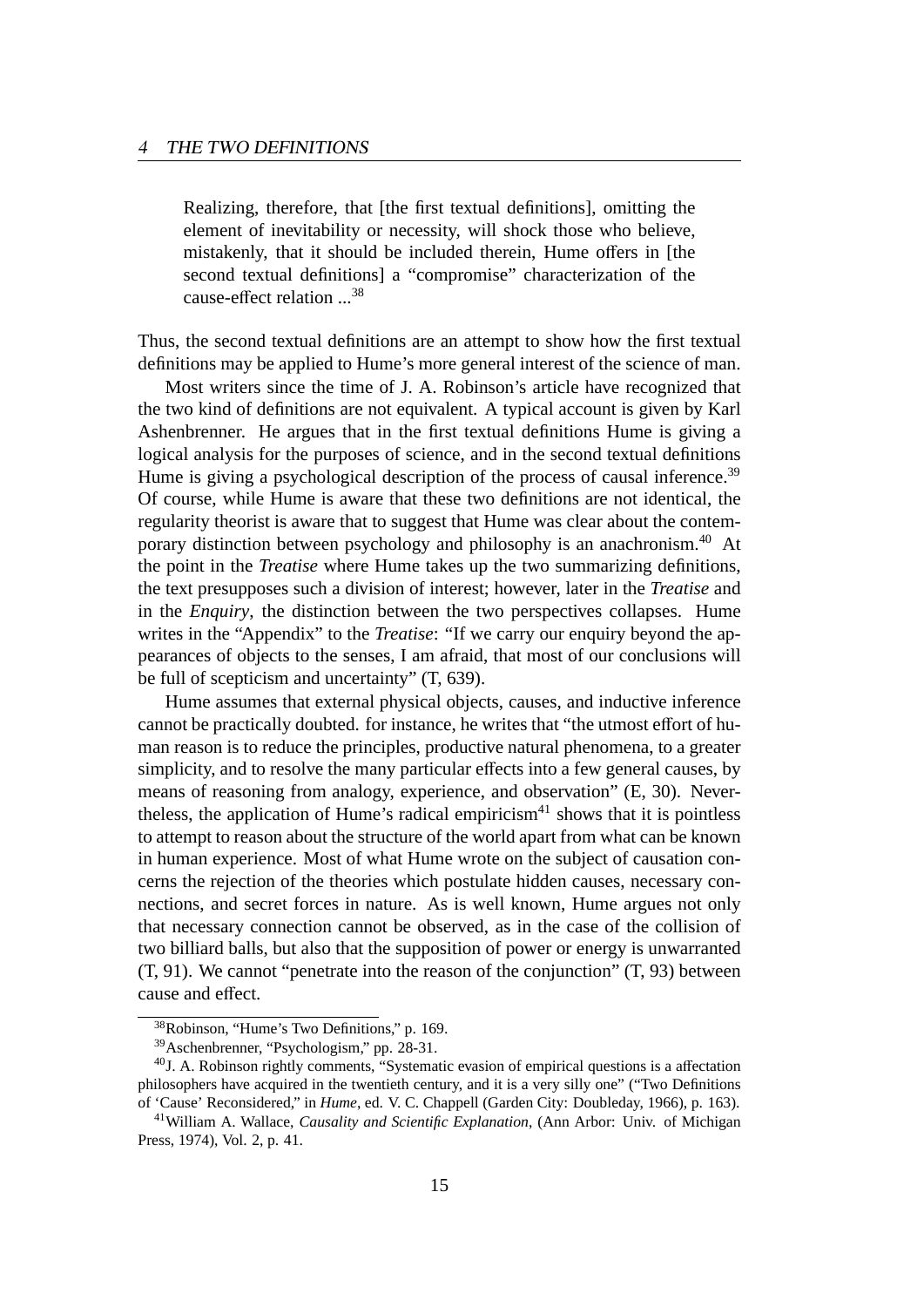#### **5 Other Interpretations of Hume's Definitions**

It is uncontroversial that Hume denies that there are necessary connection in objects independent of experience, but does he totally deny the idea of necessity from his account of causal inferences? There is not clear-cut answer to this question. The following quotation from the *Enquiry* states Hume's position: "And as we can have no idea of anything which never appeared to our outward sense of inward sentiment, the necessary conclusion *seems* to be that we have no idea of connection or power at all, and that these words are absolutely with meaning, when employed either in philosophical reasoning or common life' (E, 74). However, Hume goes on to say, "But there still remains one method of avoiding this conclusion ..." (E, 74), and he proceeds to the two definitions of cause.

Some passages from the *Treatise* suggest that "necessity" is part of the meaning of "cause." Kemp Smith argues, "Two distinct factors are involved in the idea of necessary connexion, one as *conditioning* it, and one as *constituting* it Constancy of conjunction is requisite as that through which alone a *custom* or *habit* can be acquired." $42$  It is undeniable that if Hume is attempting to justify causal inferences, then some kind of necessary connection must correspond to the mind's determination in passing from one idea to another. However, as suggested earlier, this kind of interpretation is probably a misreading of Hume's intentions.

Many commentators have assumed that Hume regarded the two textual definitions in each work equivalent. Even if the first two conditions of both definitions, Df. 1 and Df. 2, are equivalent, it does not follow that the third condition of Df. 1 is equivalent to the third and fourth conditions of Df. 2; that is,

$$
Df.1(c) \neq Df.2(c) \text{and}(d). \tag{2}
$$

However, if Df. 1 and Df. 2 were equivalent, the third and fourth conditions of Df. 2 suggest that Hume's reasoning is a *petitio principii*.<sup>43</sup> In the jargon adopted, on this view ontological causation is said to depend on the association of ideas; yet, at the same time, this view points out that according to Hume the association of ideas is only one kind of causation in general.

When the circularity of the two textual definitions under this interpretation is considered with Hume's destructive arguments against the ideas of necessary connection and power, Hume's causal analysis is said to result in skepticism. However, probably the critical mistake of the skeptical interpretation of Hume's definitions of cause is the assumption that the two definitions are equivalent.

Others have pointed out Hume admits that one causal instance may be just as good as a thousand instances in the determination of causal relations. Hume

<sup>42</sup>Norman Kemp Smith, *The Philosophy of David Hume* (London: Macmillan, 1941), p. 373. For an extended comparison of the regularity theory with Kemp Smith's view, see Gregory M. Zeigler, "Hume's View of the Causal Relation," *Personalist*, 56 (1975), pp. 351-263.

<sup>43</sup>For example, Bertrand Russell, *A History of Western Philosophy* (New York: Simon and Schuster, 1945), p. 667.